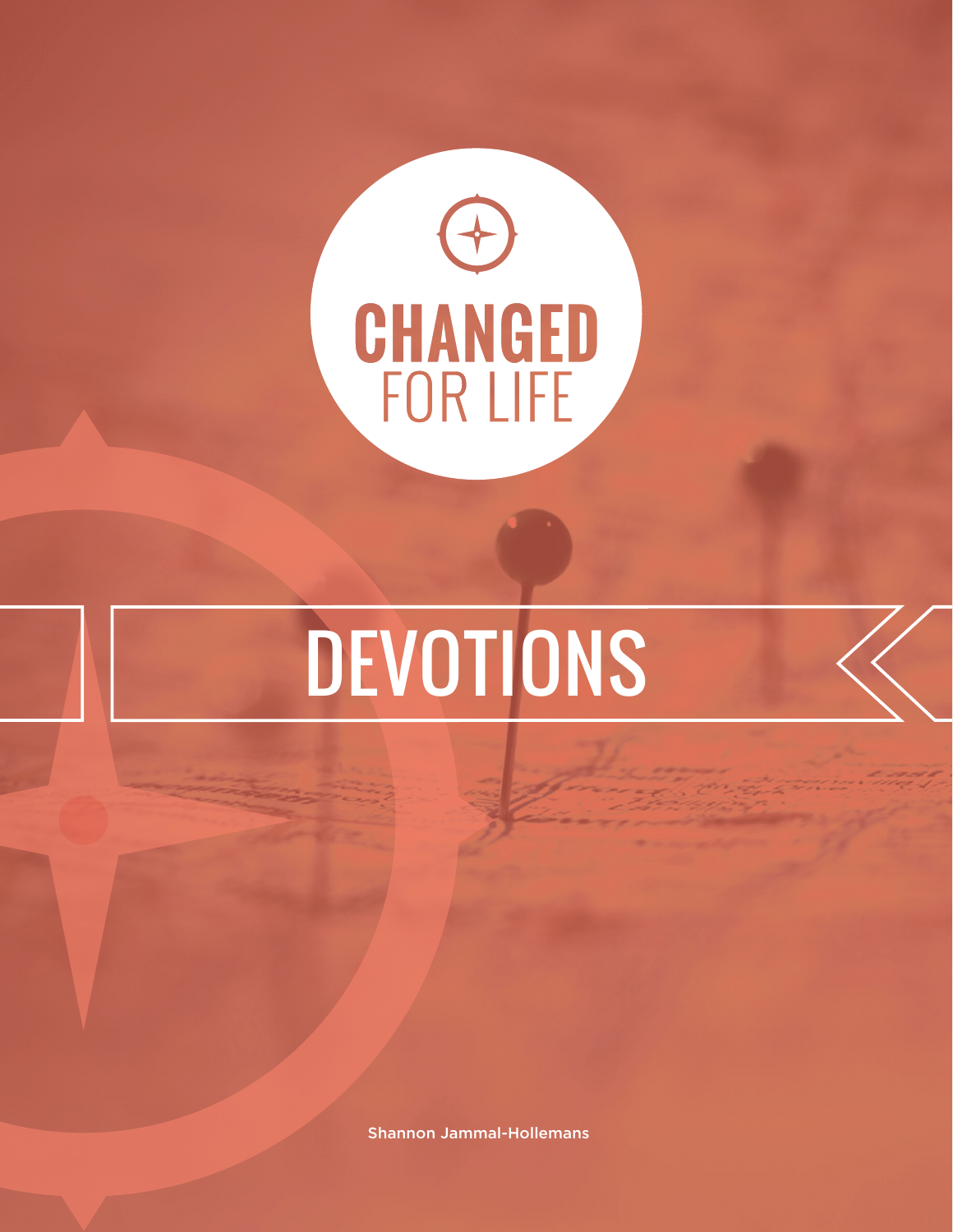## **DEVOTIONS**

Passages for reflection by Hosts, Leaders, Teams, and Congregations

#### **Luke 10:25-37**

- 1. What do you think the "expert in the law" wanted Jesus to tell him?
- 2. How did the Samaritan respond to the man on the road?
- 3. What can we learn from the Parable of the Good Samaritan about missions?

**Acts 2:42-47**

- 1. What actions characterized the Christian community in this passage?
- 2. What is your community doing that is the same or similar?
- 3. What might God be asking your community to do more of in order to grow in numbers and in faith?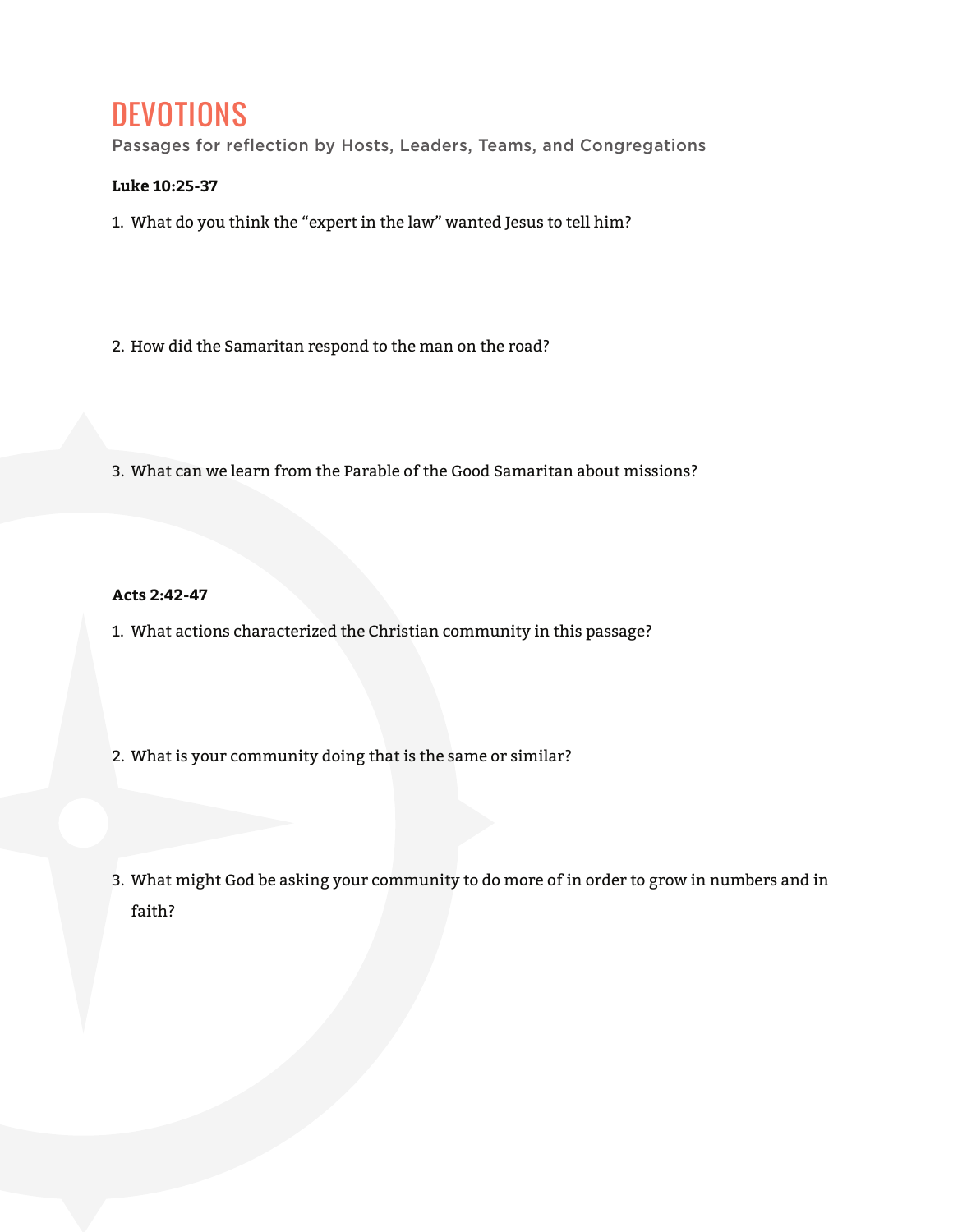#### **Romans 12:3-8**

- 1. What does it mean to "think of yourself more highly than you ought"?
- 2. What does it mean to belong to each other as this passage describes?
- 3. How can we use our gifts and encourage others to use their gifts?

#### **2 Corinthians 5:11-21**

- 1. What does it mean to be compelled by Christ's love?
- 2. How do we regard others from God's point of view?
- 3. What does an ambassador of Christ look like, particularly in missions?